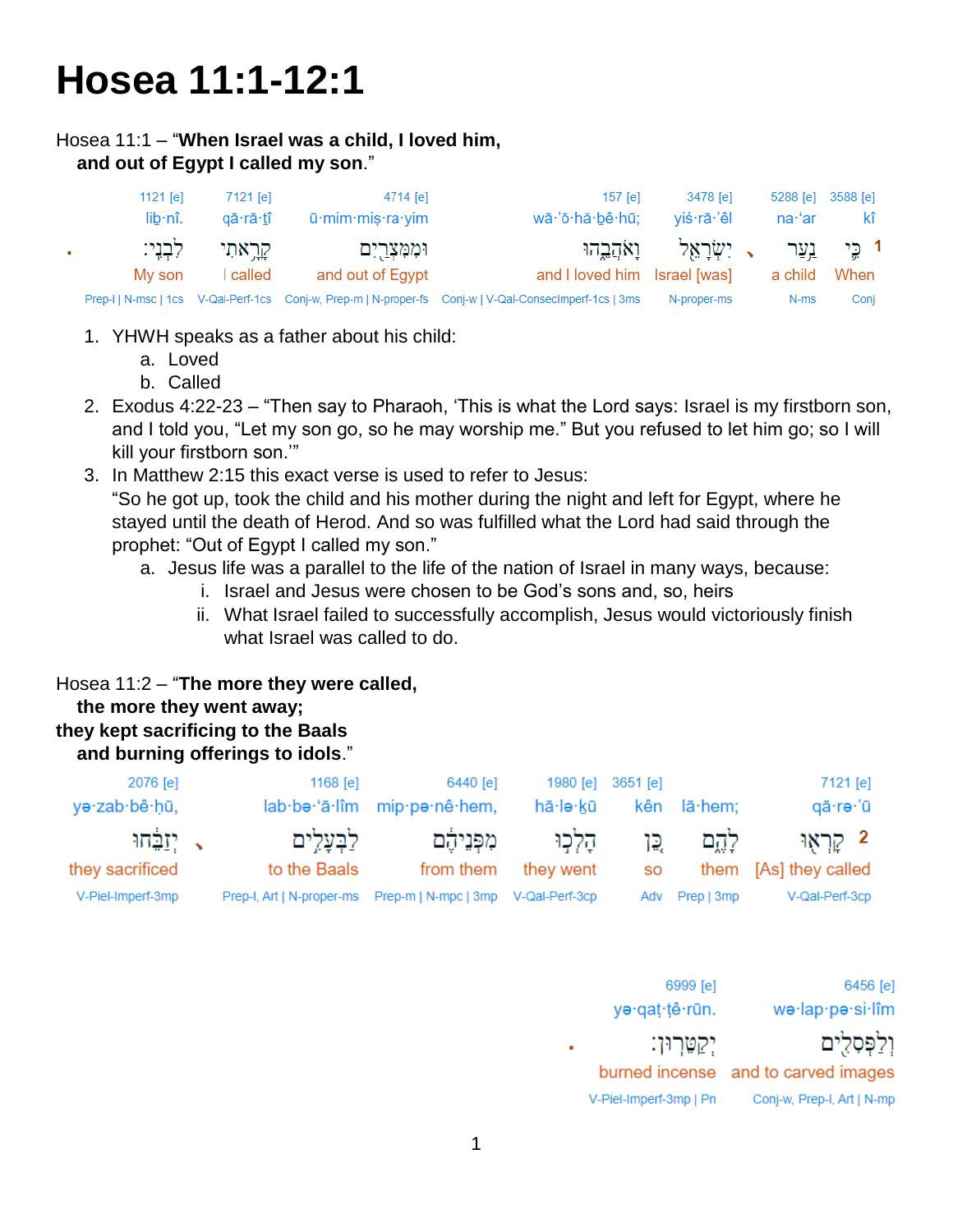- 1. Everything about God is good and favorable.
- 2. Everything about man (or, Israel) is evil and rebellious
- 3. Israel could not respond positively to the grace of YHWH.

# Hosea 11:3 – "**Yet it was I who taught Ephraim to walk; I took them up by their arms, but they did not know that I healed them**."

| 3808 [e]            | zə·rō·w·'ō·tāw; | 2220 [e] 5921 [e] | 3947 [e]             | 669 [e]              | 7270 [e]               | 595 [e]                           |
|---------------------|-----------------|-------------------|----------------------|----------------------|------------------------|-----------------------------------|
| wə∙lō               |                 | ʻal-              | qā hām               | le·'ep·ra·yim,       | tir·gal·tî             | wə·'ā·nō·kî                       |
| ר ולא               | זרועתיו         | על־               | קְחָם                | לאפרים               | תרגלהי                 | 3 וְאֲוֹכֵי                       |
| but not             | their arms      | bv                | Taking them          |                      | Ephraim taught to walk | And I                             |
| Conj-w   Adv-NegPrt | $N$ -fpc $ 3ms$ | Prep              | V-Qal-Perf-3ms   3mp | Prep-I   N-proper-ms |                        | V-Tiftl-Perf-1cs Conj-w   Pro-1cs |

| 7495 [e] 3588 [e]    |      | 3045 [e]           |
|----------------------|------|--------------------|
| rə·pā·tîm.           | kî   | yā·de·'ū           |
| רִפַּאתֵים:          | כֵי  | יַדְעִוּ           |
| I healed them        |      | that they did know |
| V-Qal-Perf-1cs   3mp | Conj | V-Qal-Perf-3cp     |

- 1. Continuation of the Father image:
	- a. Taught his boy to walk
	- b. When his boy couldn't walk he held him up by his arms to help him learn
	- c. When his boy was injured or sick he healed him
- 2. Israel did not realize (just as a very young child) all that their father had done for them

# Hosea 11:4 – "**I led them with cords of kindness,**

 **with the bands of love,**

# **and I became to them as one who eases the yoke on their jaws,**

# **and I bent down to them and fed them**."

| lā·hem           |                                 | 1961 [e]<br>wā·'eh·yeh |                          | $160$ [e]<br>'a∙hă∙bāh,         | ba·'ă·bō· <u>t</u> ō·w <u>t</u> |                          | 5688 [e]                   |             | 4900 [e]<br>'em∙še∙kêm                |          | 120 [e]<br>'ā·dām |       | 2256 [e]<br>be hab lê       |
|------------------|---------------------------------|------------------------|--------------------------|---------------------------------|---------------------------------|--------------------------|----------------------------|-------------|---------------------------------------|----------|-------------------|-------|-----------------------------|
| לֶהֶם<br>to them |                                 | וְאֶהְיֶה<br>and I was | $\overline{\phantom{0}}$ | אֲהֲבָה<br>of love              |                                 |                          | בַּעֲבֹתִוֹת<br>with bands |             | אמשכם<br>I drew them                  |          | gentle            | אָדֶם | 4<br>With cords             |
| Prep   3mp       | Conj-w   V-Qal-ConsecImperf-1cs |                        |                          | $N-fs$                          |                                 |                          |                            |             | Prep-b   N-cpc V-Qal-Imperf-1cs   3mp |          |                   | N-ms  | Prep-b   N-mpc              |
|                  | 398 [e]                         | 413 [e]                |                          |                                 | 328 [e]                         |                          |                            | 3895 [e]    | 5921 [e]                              |          | 5923 [e]          |       | 7311 [e]                    |
|                  | 'ō∙w∙kîl.                       | 'ê∙lāw                 |                          |                                 | we∙'at                          |                          |                            | le·hê·hem;  | ʻal                                   |          | ʻōl               |       | kim·rî·mê                   |
| ٠                | אוֹכֵיל:                        | אֵלֻיו                 |                          |                                 | ואַט                            | $\overline{\phantom{a}}$ |                            | לחיהם       | עֲל                                   |          | על                |       | כִּמְרִימֵי                 |
|                  | [and] fed                       | them                   |                          | and I stooped                   |                                 |                          |                            | their neck  | from                                  | the voke |                   |       | as those who take           |
|                  | V-Hifil-Imperf-1cs              | Prep   3ms             |                          | Conj-w   V-Hifil-Imperf.Jus-1cs |                                 |                          |                            | N-fpc   3mp | Prep                                  |          | N-ms              |       | Prep-k   V-Hifil-Prtcpl-mpc |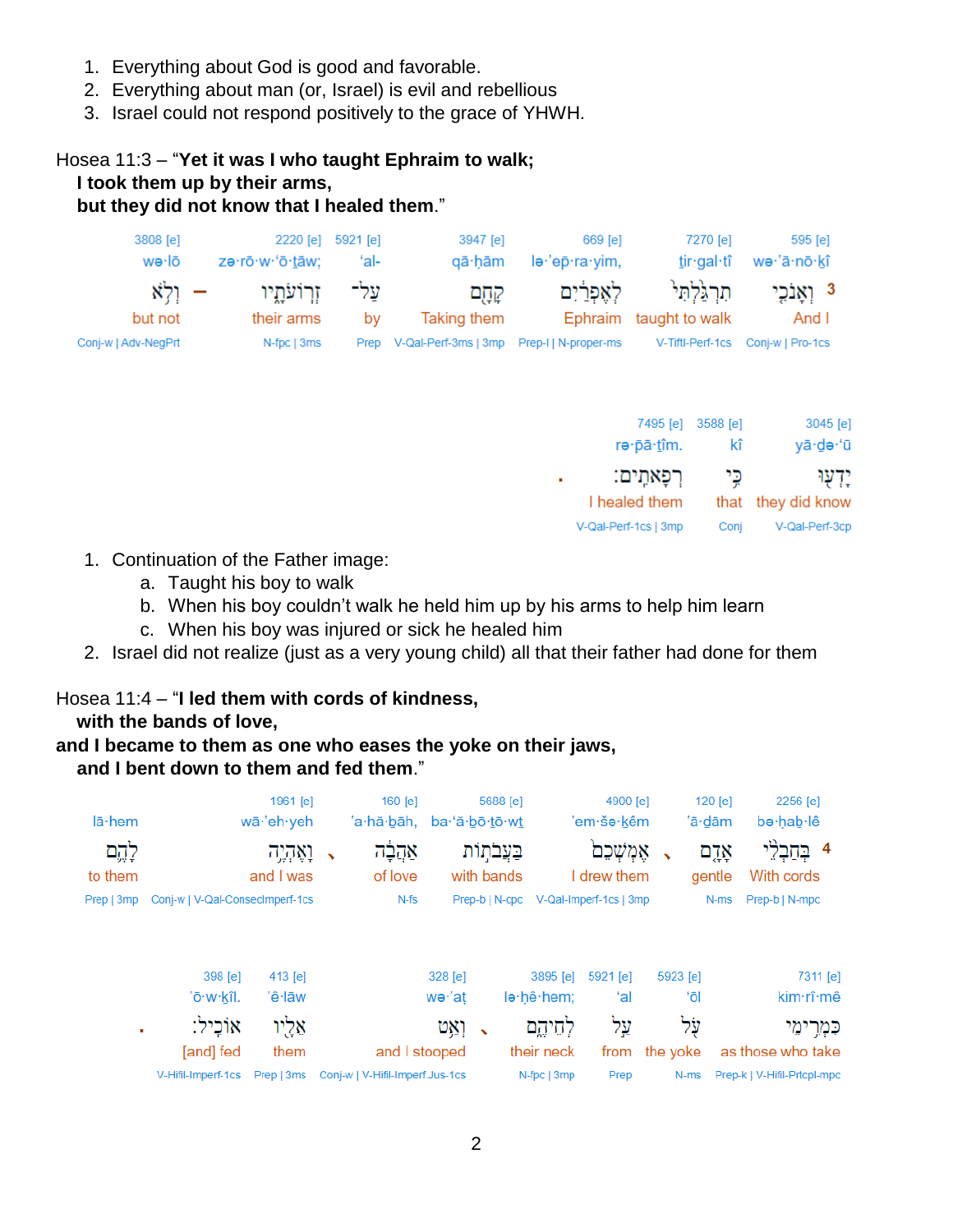- 1. Either continuing the image of the father, or switching during this verse to the master of a beast of burden.
	- a. Cords of kindness
		- i. could be cords and bands used by a father to help support their son while he is learning to walk
		- ii. but, more likely, refers to gentle cords and bands (ropes) that are being used to lead the animal to their food after having taken the yoke of labor off the animal.
	- b. Bands of love
	- c. Eases the yoke on their jaws
	- d. Bent down to feed them not only does the farmer take the yoke off, and gently lead the animal to the food, the farmer also bends down and hand feeds the animal once the animal is led to the food.
- 2. Typical of human nature, Israel despised these gracious demonstrations by the Lord.

# Hosea 11:5 – "**They shall not return to the land of Egypt, but Assyria shall be their king,**

# **because they have refused to return to me**."

| 3588 [e] |                                                                          | 4428 [e] 1931 [e] | 804 [e]     | 4714 [e]       | 776 [e] 413 [e] |                                                                                                                                                                                                                                       | 7725 [e]                             | 3808 [e]   |
|----------|--------------------------------------------------------------------------|-------------------|-------------|----------------|-----------------|---------------------------------------------------------------------------------------------------------------------------------------------------------------------------------------------------------------------------------------|--------------------------------------|------------|
| kî       | mal·kōw: hū                                                              |                   | wə·'aš·šūr  | $mis·ra·yim$ , | 'e∙res          | <u>ial</u> del control de la contrada de la contrada de la contrada de la contrada de la contrada de la contrada de<br>Altre de la contrada de la contrada de la contrada de la contrada de la contrada de la contrada de la contrada | vā∙šūb                               | lō         |
|          | ישוב אַל־ אֵרֵץ מִצְרַיִם , וְאַשְׁוּר הָוֹא מַלְכֶּוֹ , כֵּי F , כֵּי s |                   |             |                |                 |                                                                                                                                                                                                                                       |                                      |            |
| because  | shall be his king shit                                                   |                   | but Assvria |                |                 |                                                                                                                                                                                                                                       | of Egypt the land to He shall return | <b>Not</b> |
| Conj     |                                                                          |                   |             | N-proper-fs    | N-fsc           | Prep                                                                                                                                                                                                                                  | V-Qal-Imperf-3ms Adv-NegPrt          |            |

7725 [e] 3985 [e] lā·šūb. mê·'ă·nū לַשְׁוּב: מאנו to repent they refused Prep-I | V-Qal-Inf V-Piel-Perf-3cp

- 1. The "Egypt" situation in the book of Hosea: Is Israel GOING TO EGYPT or is Israel NOT GOING TO EGYPT?
	- a. Here some translators and commentators read "NOT return to the land of Egypt" as "SURELY return to the land of Egypt"
	- b. Then, there are these verses in Hosea:
		- i. 8:13 "As for my sacrificial offerings, they sacrifice meat and eat it, but the LORD does not accept them. Now he will remember their iniquity and punish their sins; they shall return to Egypt."
		- ii.  $9:3$  "They shall not remain in the land of the LORD, but Ephraim shall return to Egypt, and they shall eat unclean food in Assyria."
		- iii. 9:6 "For behold, they are going away from destruction; but Egypt shall gather them; Memphis shall bury them.
		- iv. 11:11 "they shall come trembling like birds from Egypt, and like doves from the land of Assyria, and I will return them to their homes, declares the LORD."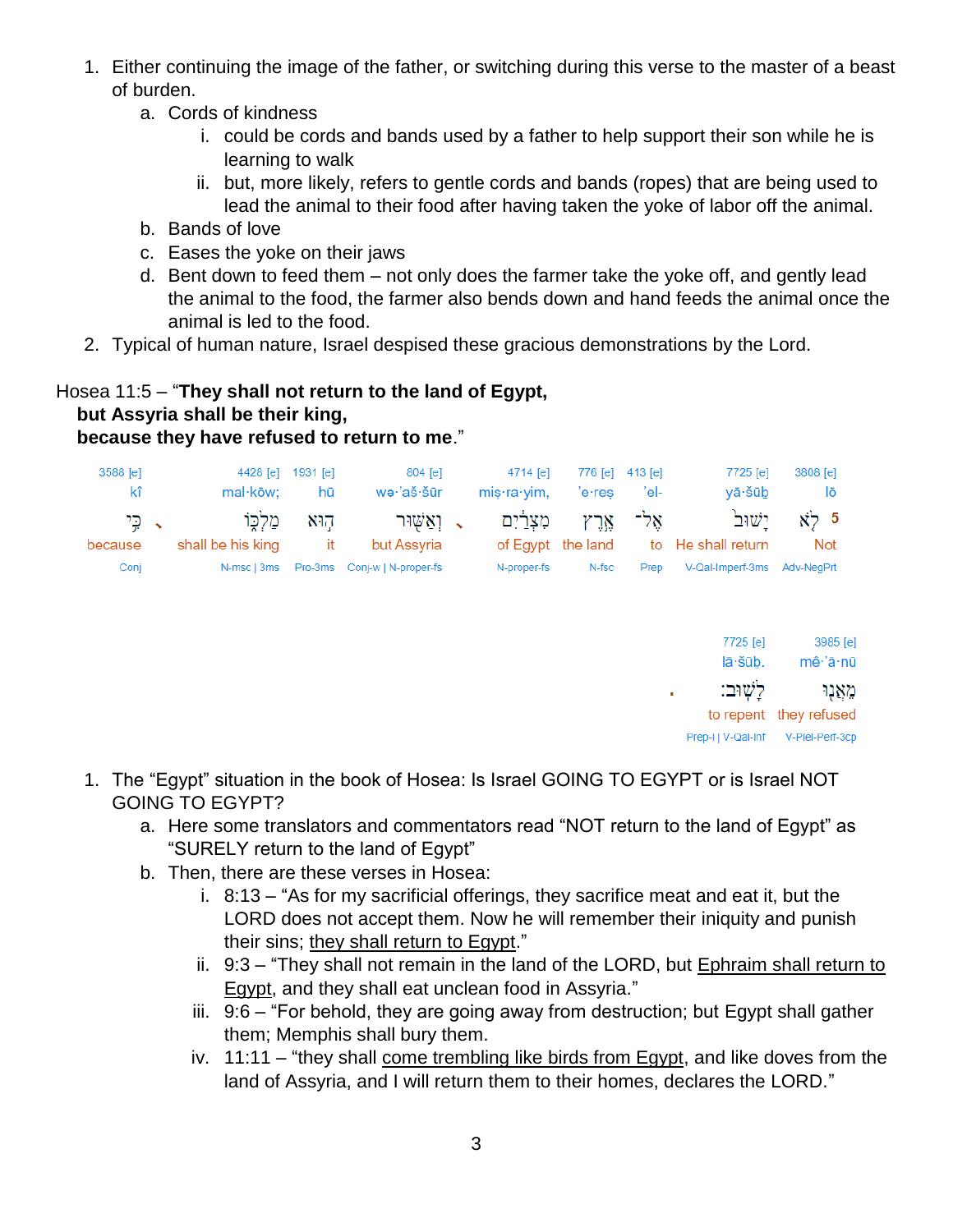c. This might be addressing the fact Israel tried to get Egypt to help them against their Assyrian overlords which would make this verse mean: "They shall not get help from Egypt against their Assyrian king."

# Hosea 11:6 – "**The sword shall rage against their cities, consume the bars of their gates, and devour them because of their own counsels**."

| 398 [e]                     | $905$ [e]     | $3615$ [e]                               | 5892 [e]                | 2719 lel | 2342 [e]                         |
|-----------------------------|---------------|------------------------------------------|-------------------------|----------|----------------------------------|
| wə·'ā·kā·lāh;               | bad·dāw       | wə·kil·lə· <u>t</u> āh                   | bə·'ā·rāw.              | $he$ reb | wə∙hā∙lāh                        |
| ּי וְאָכֶלְה                | בדיו          | √ וִכִלְחֲה                              | בעריו                   | הרב      | 6 וְחַלֵּה                       |
| and consume [them]          | his districts | and Devour                               | in his cities the sword |          | And shall slash                  |
| Conj-w   V-Qal-ConjPerf-3fs |               | N-mpc   3ms Conj-w   V-Piel-ConjPerf-3fs | Prep-b   N-fpc   3ms    |          | N-fs Conj-w   V-Qal-ConjPerf-3fs |

4156 [e] mim·mō·'ă·șō·w·tê·hem.

מֱמֹעֲצְוֹתֵיהֱם: because of their own counsels Prep-m | N-fpc | 3mp

Hosea 11:7 – "**My people are bent on turning away from me, and though they call out to the Most High, he shall not raise them up at all**."

| 7121 [e]                                             | 5920 [e]    | 413 [e]               | 4878 [e]                                                             | 8511 [e]                                                                   | 5971 [e]                            |
|------------------------------------------------------|-------------|-----------------------|----------------------------------------------------------------------|----------------------------------------------------------------------------|-------------------------------------|
| yiq·rā·'u·hū,                                        | ʻal         | $w$ ə·'el-            | lim·šū·bā·tî;                                                        | $t$ ə·lū·'îm                                                               | wə∙ʻam∙mî                           |
| ַ יִקְרָאָהוּ<br>they call<br>V-Qal-Imperf-3mp   3ms | "על<br>N-ms | ואל־<br>Conj-w   Prep | לִמְשָׁוּבָתֶי<br>the Most High and Though to on backsliding from Me | תלואים<br>Prep-I   N-fsc   1cs V-Qal-QalPassPrtcpl-mp Conj-w   N-msc   1cs | 7 וְעֲמֵי<br>are bent And My people |

| 3808 [e] 3162 [e] |            | 7311 [e]                 |
|-------------------|------------|--------------------------|
| lō ya·had         |            | ya·rō·w·mêm              |
| יחד.<br>at all    | לא<br>none | יִרוֹמֵם:<br>exalt [Him] |
| Adv               | Adv-NegPrt | V-Piel-Imperf-3ms   3mp  |
|                   |            |                          |

Hosea 11:8 – "**How can I give you up, O Ephraim?**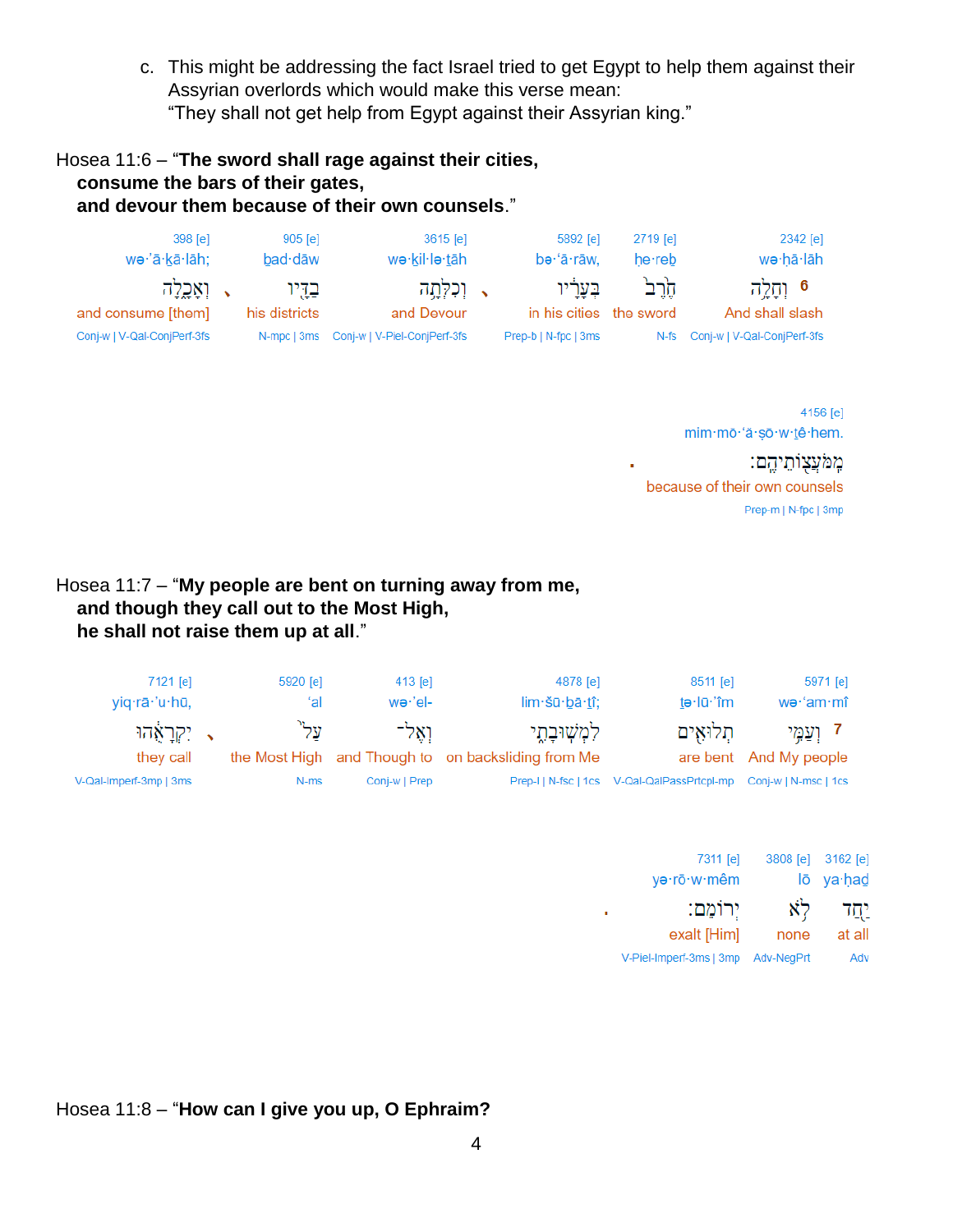**How can I hand you over, O Israel? How can I make you like Admah? How can I treat you like Zeboiim? My heart recoils within me;**

 **my compassion grows warm and tender**."





- 1. YHWH is committed to Israel and cannot abandon his plan and purpose for Israel. This is a theme throughout the prophets who spoke of coming judgment:
	- a. Isaiah 49:15 ""Can a woman forget her nursing child, that she should have no compassion on the son of her womb? Even these may forget, yet I will not forget you."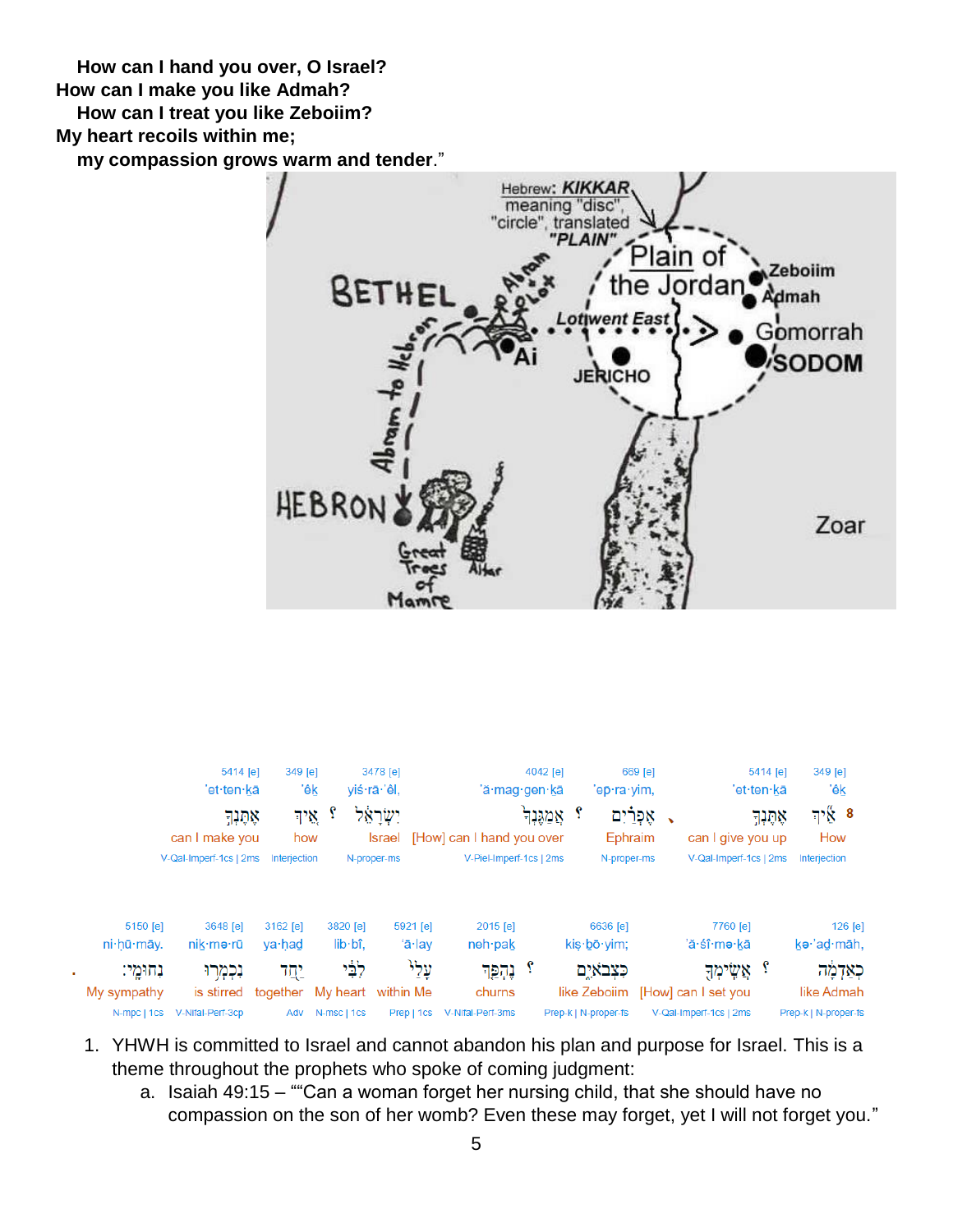- b. Jeremiah 31:20 "
- 2. Verses like these capture more than the covenant commitment YHWH has to Israel, but demonstrate the personhood of the living deity who has a connection to Israel just like a father or a mother has to their child. This would be called compassion:
	- a. Deuteronomy 32:36 "For the LORD will vindicate his people and have **compassion** on his servants, when he sees that their power is gone and there is none remaining, bond or free."
	- b. 2 Kings 13:23 "But the LORD was gracious to them and had **compassion** on them, and he turned toward them, because of his covenant with Abraham, Isaac, and Jacob, and would not destroy them, nor has he cast them from his presence until now."
	- c. 2 Chronicles 36:15 "The LORD, the God of their fathers, sent persistently to them by his messengers, because he had **compassion** on his people and on his dwelling place."
	- d. Psalm 79:8 "Do not remember against us our former iniquities; let your **compassion** come speedily to meet us, for we are brought very low."
	- e. Psalm 103:13 "As a father shows **compassion** to his children, so the LORD shows **compassion** to those who fear him."
	- f. Isaiah 14:1 "For the LORD will have compassion on Jacob and will again choose Israel, and will set them in their own land, and sojourners will join them and will attach themselves to the house of Jacob."
- 3. Admah and Zeboiim are two cities totally destroyed along with Sodom:
	- a. Genesis 14:2, 8 "fought against King Bera of Sodom, King Birsha of Gomorrah, King Shinab of **Admah**, King Shemeber of **Zeboiim**, and the king of Bela (also called Zoar)… Then the king of Sodom, the king of Gomorrah, the king of **Admah**, the king of **Zeboiim**, and the king of Bela (that is, Zoar) went out, and they joined battle in the Valley of Siddim."
	- b. Deuteronomy 29:23 "the whole land burned out with brimstone and salt, nothing sown and nothing growing, where no plant can sprout, an overthrow like that of Sodom and Gomorrah, **Admah**, and **Zeboiim**, which the LORD overthrew in his anger and wrath—"
- 4. Israel will be preserved through a remnant as mentioned in Romans 11:5 "So too at the present time there is a remnant, chosen by grace."

Hosea 11:9 – "**I will not execute my burning anger;**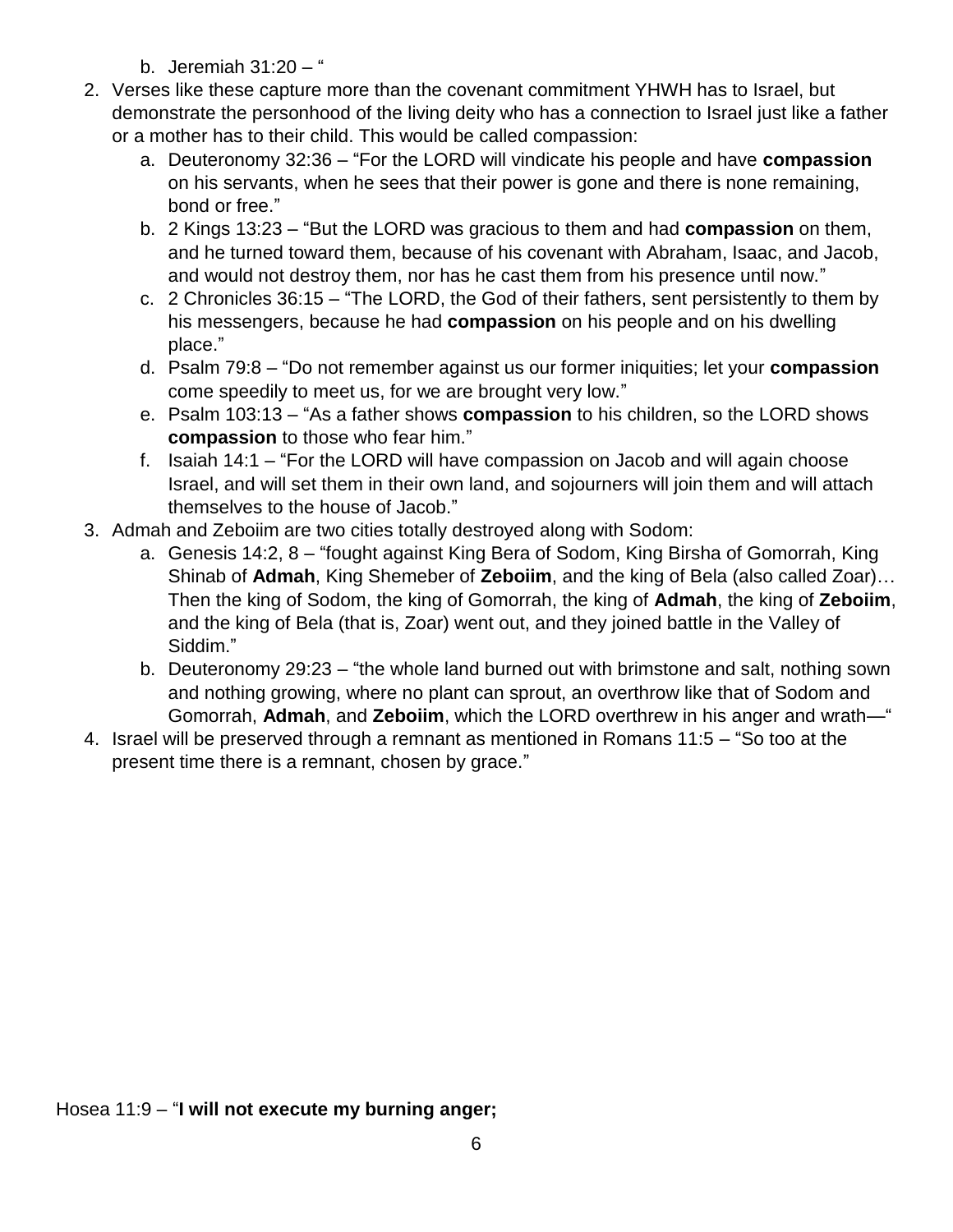# **I will not again destroy Ephraim; for I am God and not a man, the Holy One in your midst, and I will not come in wrath**."

| 410 [e] | 3588 [e] | 669 [e]              | 7843 [e]                                        |                            | 7725 [e]                             | 3808 [e]                 |              |                                  | 639 [e]     |                                         | 2740 [e]                | 6213 [e]                                  |                | 3808 [e]                       |  |
|---------|----------|----------------------|-------------------------------------------------|----------------------------|--------------------------------------|--------------------------|--------------|----------------------------------|-------------|-----------------------------------------|-------------------------|-------------------------------------------|----------------|--------------------------------|--|
| 'êl     | kî       | 'ep̃∙rā∙yim;         | le ša hêt                                       |                            | 'ā∙šūb                               |                          | lō           |                                  | 'ap∙pî,     |                                         | hă rō wn                | 'e∙'ĕ∙śeh                                 |                | lō                             |  |
| אֱל     | כֵּי     | אָפְרֱיִם            | לְשַׁחֵת                                        |                            | אַשוּב                               |                          | x,<br>$\sim$ |                                  | אַפֿי       |                                         | חֲרוֹן                  | אֲעֱשָׂה                                  |                | $\aleph_7^5$ 9                 |  |
| God     | for      | Ephraim              | destroy                                         |                            | I will again                         |                          | not          |                                  |             |                                         |                         | of My anger the fierceness I will execute |                | <b>Not</b>                     |  |
| N-ms    | Conj     | N-proper-ms          | Prep-I   V-Piel-Inf V-Qal-Imperf-1cs Adv-NegPrt |                            |                                      |                          |              |                                  | N-msc   1cs |                                         | N-msc                   | V-Qal-Imperf-1cs                          |                | Adv-NegPrt                     |  |
|         |          | 5892 [e]<br>בִּעֵיר: | be fr.                                          | 935 [e]<br>'ā·bō·w<br>אבוא |                                      | 3808 [e]<br>wə∙lō<br>ולא |              | 6918 [e]<br>qā·dō·wōš,<br>קלוֹשׁ |             | 7130 [e]<br>bə·qir·bə·kā<br>בִּקְרִבְדָ | $582$ [e]<br>Ϊš.<br>איש | 3808 [e]                                  | wə·lō-<br>ולא־ | 595 [e]<br>'ā∙nō∙kî<br>אֲנֹכִי |  |
|         |          | with terror          |                                                 | I will come                |                                      |                          |              | and not the Holy one             |             | in your midst                           | man                     | and not                                   |                | $ $ [am]                       |  |
|         |          | Prep-b   N-ms        |                                                 |                            | V-Qal-Imperf-1cs Coni-w   Adv-NeaPrt |                          |              | Adj-ms                           |             | Prep-b   N-msc   2ms                    | $N-ms$                  | Coni-w   Adv-NeaPrt                       |                | Pro-1cs                        |  |
|         |          |                      |                                                 |                            |                                      |                          |              |                                  |             |                                         |                         |                                           |                |                                |  |

- 1. YHWH is not left with only one option: Destructive Judgment of Israel
- 2. YHWH is not a man, so he can do something more. YHWH is "the Holy One in your midst"! God can become one of Israel and come to them not in wrath, but in mercy and Love. Thus, the Gospels and the Savior
- 3. This is the turning point of restoration
- Hosea 11:10 "**They shall go after the Lord;**

# **he will roar like a lion;**

# **when he roars,**

# **his children shall come trembling from the west**;"

|        | 7580 [e]<br>viš∙'aā,     | 1931 [e] 3588 [e]<br>hū    | kî-  | 7580 [e]<br>yiš∙'āğ;  | 738 [e]<br>kə·'ar·yêh | 1980 [e]<br>vê∙lə∙kū                                                    | 3068 [e]<br>Yah weh 'a hă rê | 310 [e] |  |
|--------|--------------------------|----------------------------|------|-----------------------|-----------------------|-------------------------------------------------------------------------|------------------------------|---------|--|
| $\sim$ | roars                    | כֵּי־ הוּא יִשָׁאֹג<br>He. | when | He will roar          |                       | 10 אַחֲרֵי יְהְוֶה 、 יֵלְכְוּ – יִשְׁאֲג<br>like a lion they shall walk | Yahweh                       | After   |  |
|        | V-Qal-Imperf-3ms Pro-3ms |                            |      | Coni V-Qal-Imperf-3ms | Prep-k   N-ms         | V-Qal-Imperf-3mp                                                        | N-proper-ms                  | Prep    |  |

| 3220 [e]<br>mî yām. | 1121 $[e]$<br>bā·nîm | 2729 [e]<br>wa-ye-her-dū                          |
|---------------------|----------------------|---------------------------------------------------|
| מיִם:               | בְגִים               | ויֵחֶרְדִוּ                                       |
|                     |                      | from the west [His] sons and shall come trembling |
| Prep-m   N-ms       | N-mp                 | Conj-w   V-Qal-ConjImperf-3mp                     |

1. Does "my sheep know my voice" apply here?

Hosea 11:11 – "**they shall come trembling like birds from Egypt,**

 **and like doves from the land of Assyria,**

 **and I will return them to their homes, declares the Lord**."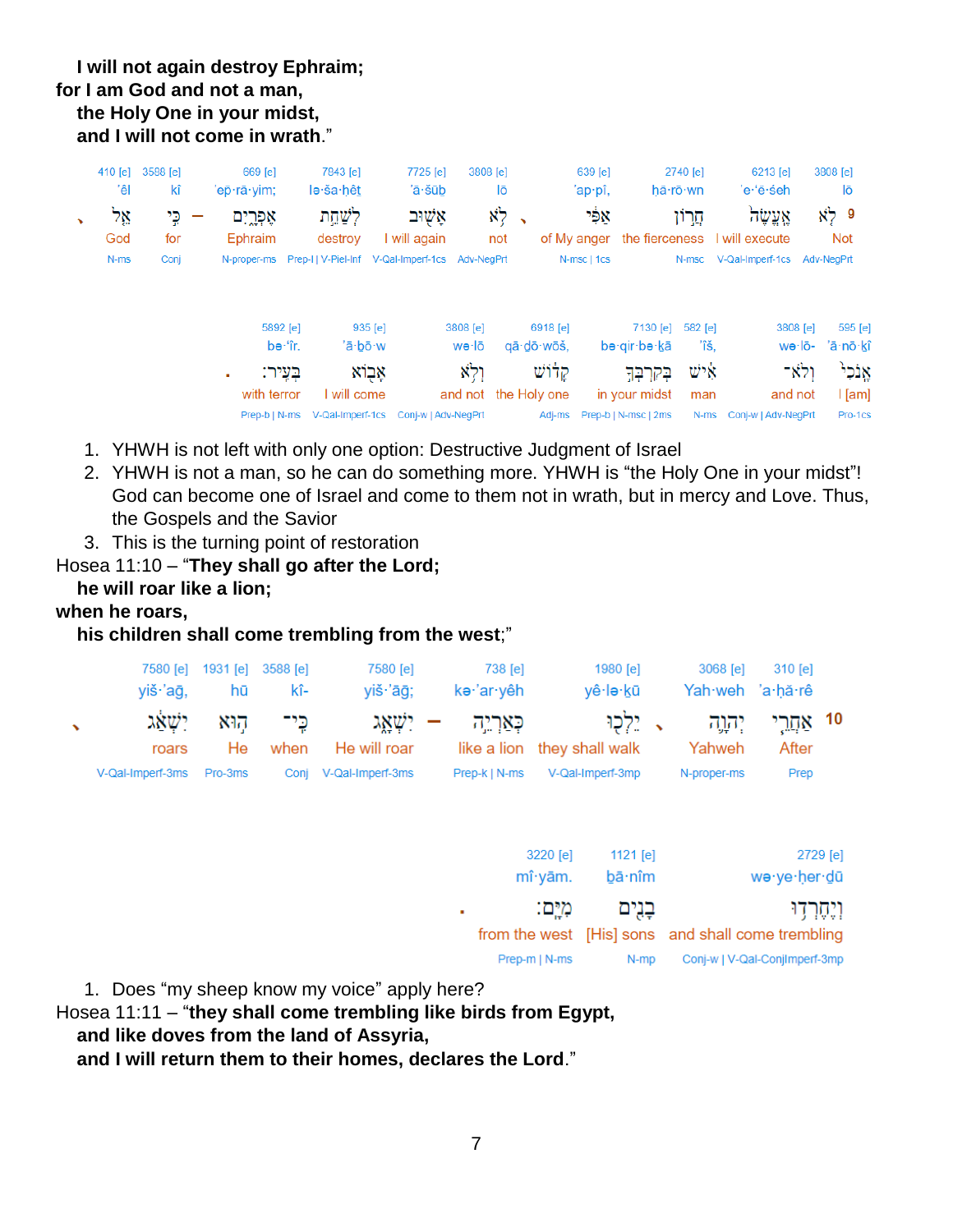| 2729 [e]                            |          | 6833 [e]      | 4714 [e]                 |                      | 3123 [e]                                   | 776 [e]                                  | 804 [e]     |  |
|-------------------------------------|----------|---------------|--------------------------|----------------------|--------------------------------------------|------------------------------------------|-------------|--|
| ye·her·dū                           |          |               |                          |                      | ū·ke·yō·w·nāh mim·mis·ra·yim, ke·sip·pō·wr | $m\hat{e}$ 'e res                        | 'aš·šūr;    |  |
| 11                                  |          | כצפור         | מִמְצִרַיִם              |                      | וּכְיוֹנֶה                                 | מאַרץ                                    | אשור        |  |
| They shall come trembling           |          | like a bird   | from Egypt               |                      |                                            | of Assyria from the land and Like a dove |             |  |
| V-Qal-Imperf-3mp                    |          | Prep-k   N-cs |                          | Prep-m   N-proper-fs | Conj-w. Prep-k   N-fs                      | Prep-m   N-fsc                           | N-proper-fs |  |
|                                     |          |               |                          |                      |                                            |                                          |             |  |
| 3427 [e]                            | 5921 [e] | 1004 [e]      |                          | 5002 [e]             | 3068 [e]                                   |                                          |             |  |
| we·hō·wō·šab·tîm                    | ʻal-     | bāt·tê·hem    |                          |                      | Yah weh. ne 'um-                           | s                                        |             |  |
| והוֹשַׁבְתֵּים                      | עַל־     | בַּהֵיהֶם     | $\overline{\phantom{0}}$ | נאִם־                | יִהוֶה:<br>٠                               | ס                                        |             |  |
| and I will let them dwell           | in       | their houses  |                          | says                 | Yahweh                                     |                                          |             |  |
| Coni-w   V-Hifil-ConiPerf-1cs   3mp | Prep     | N-mpc   3mp   |                          | N-msc                | N-proper-ms                                | <b>Punc</b>                              |             |  |

- 1. 11:10-11 is YHWH restoring Israel in the distant eschatological future. This is the second Exodus.
- 2. The Lion of the tribe of Judah
- 3. In that day they will be ready to respond positively to the Lord.
- 4. What changed? Their heart of stone (human sin nature) has been converted to a heart of flesh (responsive to the Holy Spirit)

# Hosea 11:12 – "**Ephraim has surrounded me with lies,**

# **and the house of Israel with deceit,**

#### **but Judah still walks with God**

# **and is faithful to the Holy One**."

| 5750 [e]<br>'ō₫ | 3063 [e]<br>wî·hū·dāh, yiś·rā·'êl; | 3478 [e] | 1004 [e]<br><u>bêt</u>      |           | 4820 [e]<br>ū be mir māh 'ep ra yim,    | 669 [e]               |                     | be·ka·haš     | $3585$ [e]        | sə·bā·bu·nî                | 5437 [e]        |
|-----------------|------------------------------------|----------|-----------------------------|-----------|-----------------------------------------|-----------------------|---------------------|---------------|-------------------|----------------------------|-----------------|
| עָד<br>still    | וֵיהוּדַ֫ה<br>but Judah            | ישראל:   | בֵית<br>of Israel the house |           | וּבְמִרְמֻה<br>and with deceit          | אַפְרַ֫יִם<br>Ephraim |                     |               | בְּכֹחֹשׁ         | with lies Has encircled Me | 12 קְבָרֱנִי    |
| Adv             | Conj-w   N-proper-ms  N-proper-ms  |          | N-msc                       |           | Conj-w, Prep-b   N-fs                   | N-proper-ms           |                     | Prep-b   N-ms |                   | V-Qal-Perf-3cp   1cs       |                 |
|                 |                                    |          |                             | $539$ [e] | 6918 [e]<br>ne 'ĕ mān. qo dō wō šîm     |                       | 5973 [e]<br>wə·'im- |               | $410$ [e]<br>'êl, | 5973 [e]<br>'im-           | 7300 [e]<br>rād |
|                 |                                    |          | ٠<br>[who is] faithful      | נאמו:     | קדוֹשִׁים<br>the Holy one and Even with |                       | - ועם־              |               | ኳጶ<br>God         | עם־<br>with                | ּרְד<br>walks   |

1. Israel's last king Hoshea would be taken captive by Assyria in 725 BC and Shalmaneser V invaded and laid siege on Samaria that same year. Samaria would fall to Sargon II in 722 BC.

Adj-mp

Conj-w | Prep

 $N-ms$ 

Prep V-Qal-Perf-3ms

2. The days of Hosea (760-710 BC) were some of Judah's better days of obedience as king Hezekiah (715-686 BC) was led by the prophet Isaiah (740-681 BC).

V-Nifal-Prtcpl-ms

3. Israel has surrounded YHWH worship with "lies" or false realities and deceptive ideologies.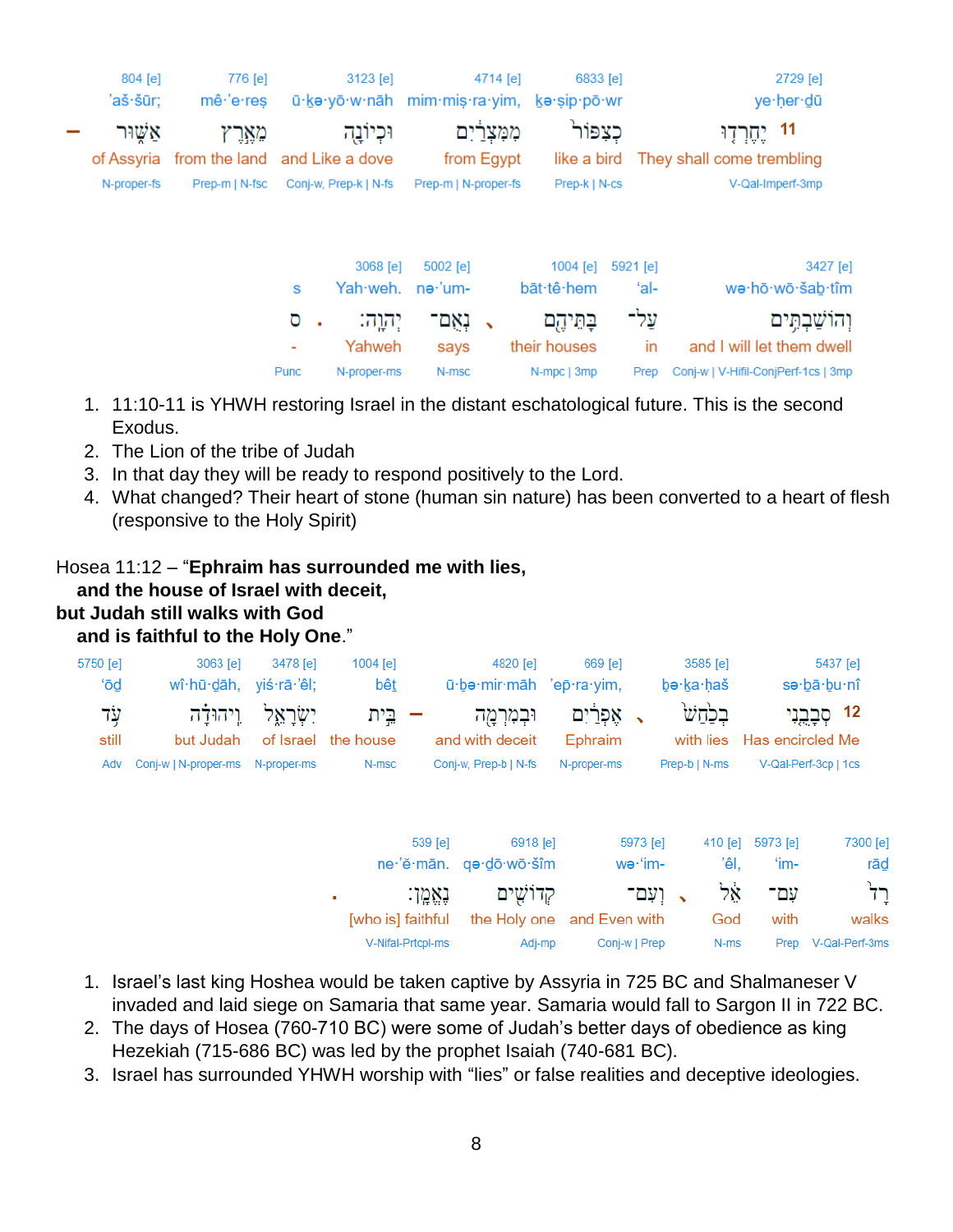- 4. But, some translations are critical of Judah saying that Judah still walks with deity, which is el in Hebrew, the name of the high god in Canaanite worship (El is over Baal). Notice it would seem better to say Judah is still walking with YHWH, the covenant name of their God.
- 5. Likewise, "the Holy One" may not be YHWH here, but the holy gods of Baal worship, which is all the local Baals.

# Hosea 12: 1 – "**Ephraim feeds on the wind and pursues the east wind all day long; they multiply falsehood and violence; they make a covenant with Assyria, and oil is carried to Egypt**."

| 7701 [e]<br>wā·šōd kā·zāb | 3577 [e]       | 3117 [e]<br>hay∙yō∙wm | 3605 [e]<br>kāl-                                                   | 6921 [e]<br>qā·dîm,                               |                                 | 7291 [e]<br>wə∙rō∙dêp |                                | 7307 [e]<br>rū∙ah   | 7462 [e]                               | 669 [e]<br>rō·'eh 'ep·ra·yim                |
|---------------------------|----------------|-----------------------|--------------------------------------------------------------------|---------------------------------------------------|---------------------------------|-----------------------|--------------------------------|---------------------|----------------------------------------|---------------------------------------------|
| יָשׂד<br>and desolation   | כָּזָב<br>lies | ה"ום<br>daily         | כֵּל־<br>all                                                       | קַלִּים<br>the east [wind]                        |                                 | ורׂדֵף<br>and pursues | $\overline{\phantom{a}}$       | ᠾᡃ<br>on the wind   | רֹעֵה<br>feeds                         | 1 אֵפְרַיִם<br>Ephraim                      |
| Conj-w   N-ms             | N-ms           | $Art   N-ms$          | N-msc                                                              | N-ms                                              | Conj-w   V-Qal-Prtcpl-ms        |                       |                                |                     | N-cs V-Qal-Prtcpl-ms                   | N-proper-ms                                 |
|                           |                | 2986 [e]<br>yū bāl.   | 4714 [e]                                                           | 8081 [e]<br>$leq$ mis ra vim we semen             | 3772 [e]<br>yik∙rō∙ <u>t</u> ū, |                       | 804 [e]<br>'aš·šūr             | 5973 [e]<br>'im-    | 1285 [e]<br>ū∙bə∙rît                   | 7235 [e]<br>yar beh;                        |
| п.                        |                | יוּבֵל:<br>is carried | לְמִצְרֵיִם<br>to Egypt<br>V-Hofal-Imperf-3ms Prep-I   N-proper-fs | ושמו<br>and oil<br>Conj-w   N-ms V-Qal-Imperf-3mp | ַ, יִכְרֹתוּ<br>they make       |                       | אשור<br>Assyria<br>N-proper-fs | עם־<br>with<br>Prep | וּבִרית<br>and a covenant He increases | יַרְבֱה<br>Conj-w   N-fs V-Hifil-Imperf-3ms |

- 1. "wind"
	- a. Refers to false philosophies and alternative realities created and embraced by Israel. This "wind" was sown as a seed into their culture, media and schools to grow into a whirlwind:

"For they sow the wind, and they shall reap the whirlwind. The standing grain has no heads; it shall yield no flour; if it were to yield, strangers would devour it." – Hosea 8:7

- b. Wind could refer to the character trait of those false philosophies and alternative realities in that the wind is:
	- i. elusive (you cannot catch it)
	- ii. represents emptiness
	- iii. endless and unknown
- 2. "feeds" *roeh*
	- a. The Hebrew word means "feed on" when used of cattle grazing. So, cattle graze.
	- b. The Hebrew word means "shepherd" when used in reference to humans. So, humans shepherd the cattle.
	- c. When this is compared to the next line in the verse "and pursue the east wind all day long", this becomes clearer that Israel is trying to shepherd the wind and end up chasing it endlessly with no productivity.
- 3. "East wind"
	- a. In Israel a west wind is a normal daily occurrence blowing in off the Mediterranean Sea, but an East wind is destructive called a sirocco.